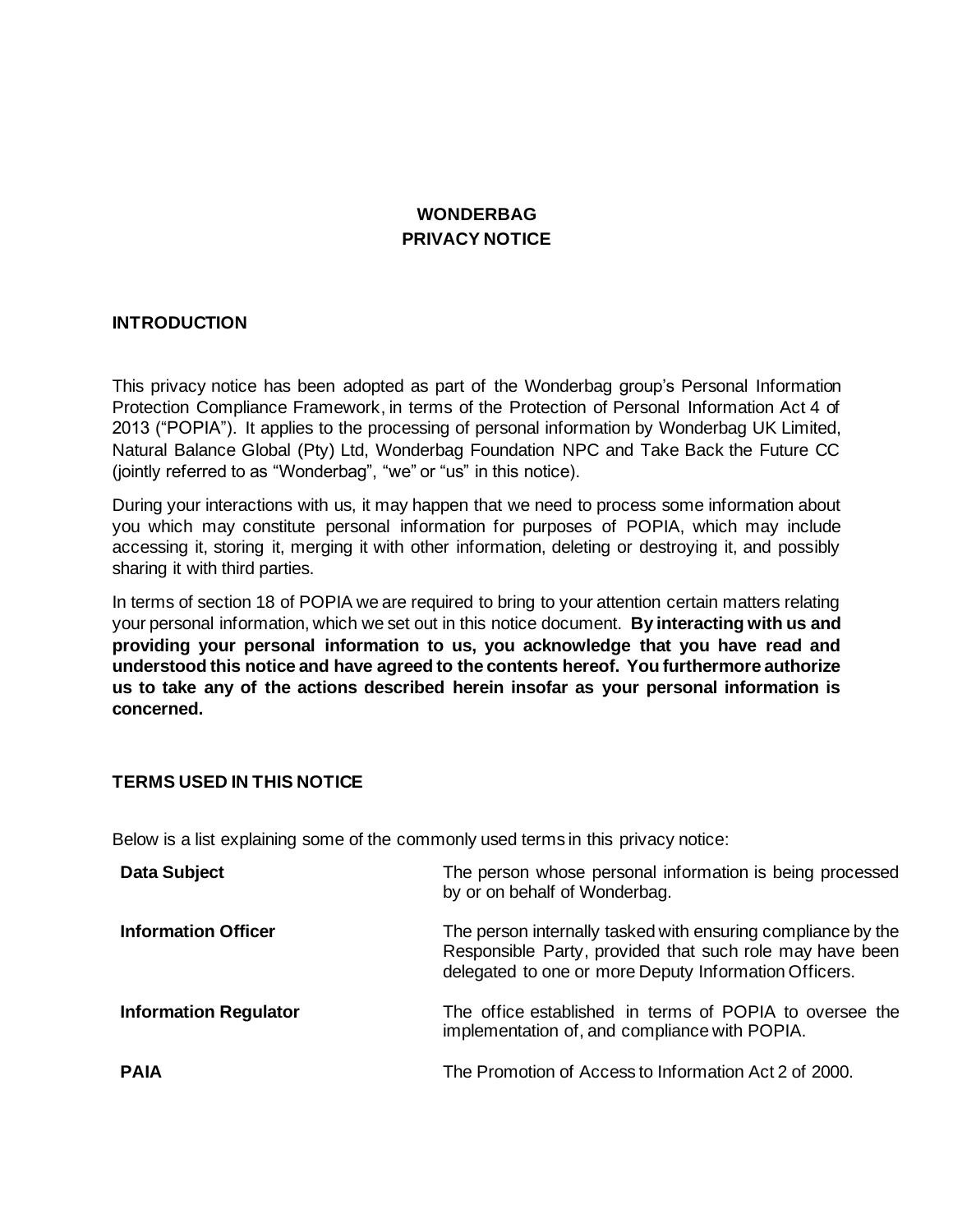| <b>Personal Information</b>         | Any information that pertains to an identifiable Data Subject.<br>POPIA lists many examples. These include things like<br>contact information, information about a person's identity,<br>health, religion, education, employment, biometric data, etc.                                                                                                                                                                                                                                                                                                          |
|-------------------------------------|-----------------------------------------------------------------------------------------------------------------------------------------------------------------------------------------------------------------------------------------------------------------------------------------------------------------------------------------------------------------------------------------------------------------------------------------------------------------------------------------------------------------------------------------------------------------|
| <b>POPIA</b>                        | The Protection of Personal Information Act 4 of 2013.                                                                                                                                                                                                                                                                                                                                                                                                                                                                                                           |
| <b>Processing</b>                   | The actions taken in respect of Personal Information by the<br>Responsible Party or on their behalf. This includes most<br>forms of interaction with the records containing such<br>information, such as creating new records, transmitting<br>information, storing it, updating it and deleting or destroying<br>it.                                                                                                                                                                                                                                           |
| <b>Operators</b>                    | Third party service providers who process personal<br>information on behalf of Wonderbag.                                                                                                                                                                                                                                                                                                                                                                                                                                                                       |
| <b>Responsible Party</b>            | The person who decides the reason and means by which<br>personal info will be processed. In the context of this privacy<br>notice, Wonderbag is the Responsible Party.                                                                                                                                                                                                                                                                                                                                                                                          |
| <b>Special Personal Information</b> | Certain types of personal information are classified as<br>"special", which means in most cases that their processing is<br>restricted and subject to additional requirements. Most<br>relevant for the purposes of this privacy notice is information<br>relating to children. Other categories that are classified as<br>"special" include information about a Data Subject's religious<br>or philosophical beliefs, race or ethnic origin, trade union<br>membership, political persuasion, health or sex life, biometric<br>information or criminal record. |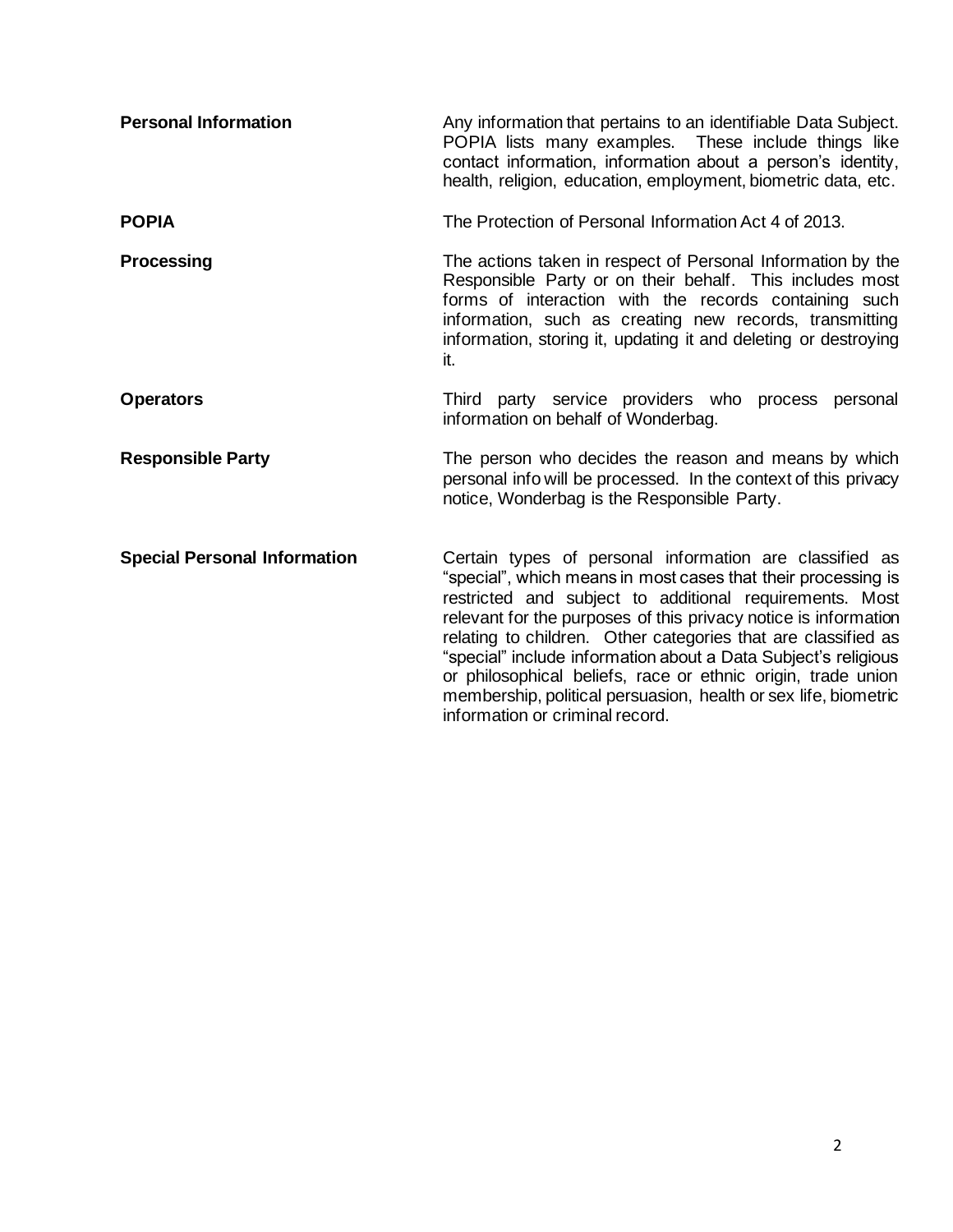# **WHAT POPIA REQUIRES OF WONDERBAG**

This privacy notice constitutes Wonderbag's commitment to uphold the following conditions when working with your Personal Information:

# **Accountability**

We are committed to fulfilling our requirements in respect of implementing POPIA at Wonderbag. This includes:

- Encouraging compliance within Wonderbag.
- Handling information requests.
- Co-operating with the Information Regulator if there is an investigation or query.
- Taking such other measures as may be prescribed by regulation.

## **Limitations on processing**

This condition is aimed at ensuring that processing of Personal Information is as limited as possible, with reference to the purpose for which it is processed. It requires that:

- Processing must be done in a lawful manner (i.e. comply with POPIA or other applicable laws) and in a reasonable manner, which does not unreasonably infringe on the Data Subject's privacy.
- The extent of the Personal Information that is processed must be limited to such information as is relevant, adequate and not excessive in relation to the reason for processing the information.
- Personal Information may be processed if necessary in order to provide a service to a Data Subject, or if they consent to its processing. The Data Subject may withdraw this consent, but it may then become impossible to provide them with services.
- Lastly, as far as reasonably possible, Personal Information must be collected directly from the Data Subject to whom it pertains and not from third parties, although this is subject to other applicable laws (e.g. FICA), which may require verification with third parties.

## **Reasons for processing**

This condition relates to the purpose for which personal information is being processed. In most cases, a Responsible Party must explain to the Data Subject, what their reason is for needing the information and what they are going to use it for.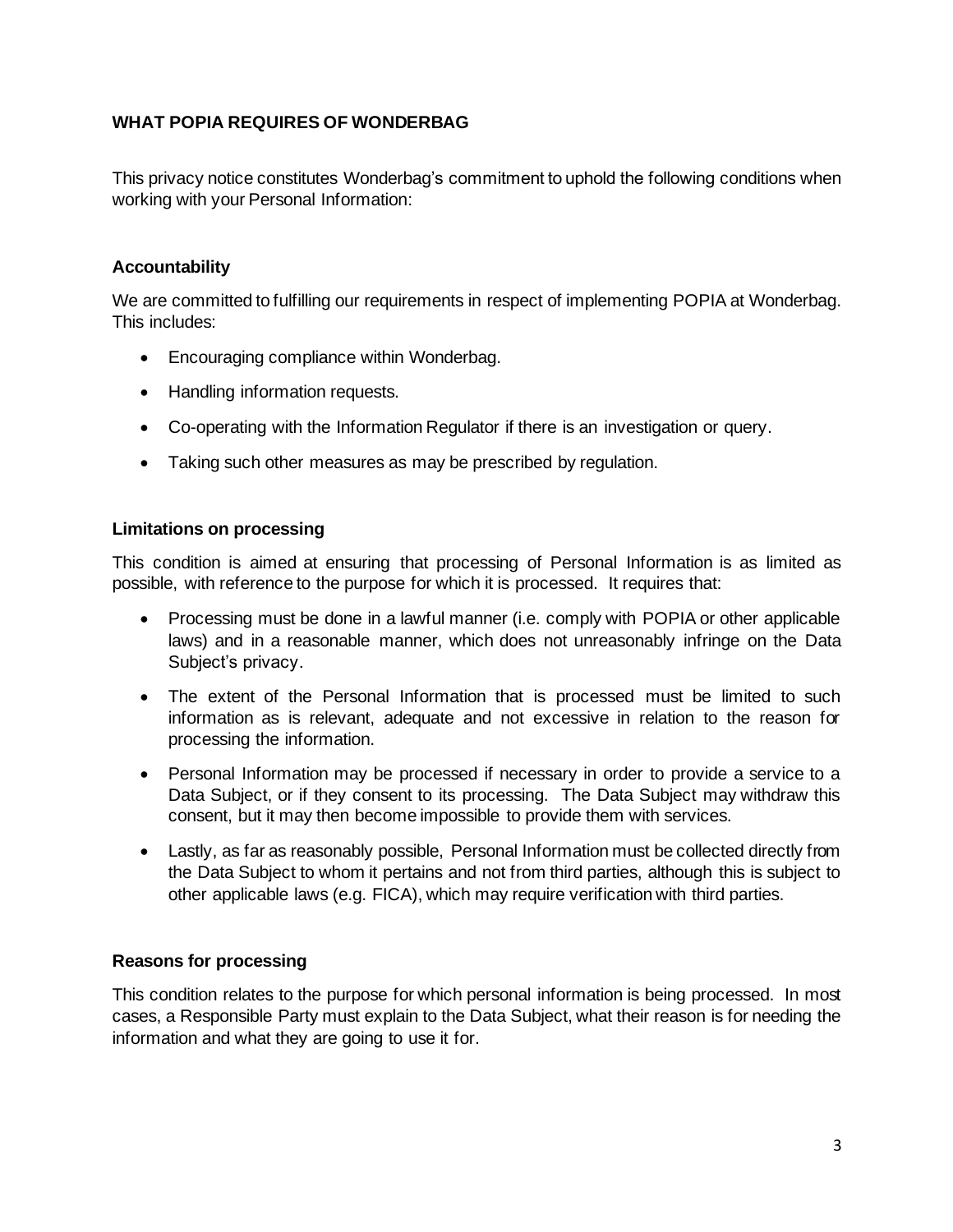#### **Quality of information**

A Responsible Party is required to take "reasonably practicable" steps to ensure that the information it processes is complete, accurate, not misleading and updated where necessary, with reference to the purpose for which the information is being processed. In other words, reasonable systems must be put in place to make it as simple and easy as possible to keep information accurate and up to date.

#### **Notices and communication**

This condition relates to communication and notifications to Data Subjects, which helps them to understand what their information is being used for and how to exercise their rights in respect of their information. That is the purpose of this privacy notice.

#### **Security**

A Responsible Party is required to take **"**appropriate, reasonable technical and organisational measures" to prevent loss, damage, unauthorized destruction and unauthorized access to or processing of personal information.

Where a Responsible Party allows information to be processed by an Operator in its behalf, it is required to have a written contract with such Operator, wherein the Operator agrees to comply with the same security requirements as the Responsible Party.

In the event of a suspected data breach, a Responsible Party is required to notify the Information Regulator, as well as Affected Data Subjects.

## **Participation**

This condition relates to a Data Subject's rights to access Personal Information about them and to request corrections, deletion or destruction thereof. The manner in which information may be requested is actually not regulated by POPIA, but by PAIA, which is why POPIA requires responsible parties to prepare or update their PAIA manuals.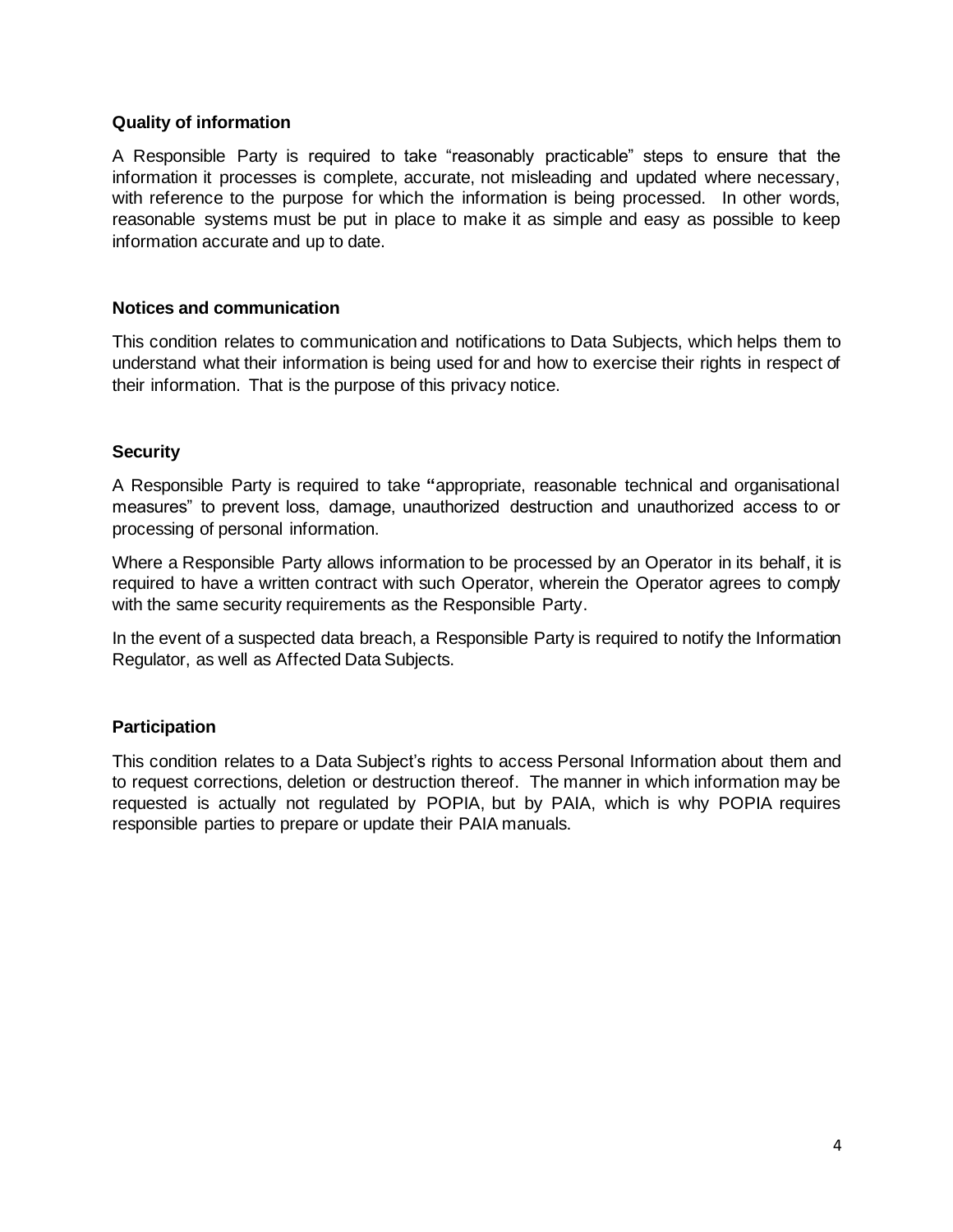# **PROCESSING OF PERSONAL INFORMATION AT WONDERBAG**

#### **Information that we process**

We process various types of information relating to various Data Subjects, which will differ depending on your relationship with Wonderbag.

Please refer to **Schedule 1** of this notice for a breakdown of the Personal Information commonly processed by Wonderbag.

#### **How we process it**

We process personal information by way of digital and physical means. Certain information is processed only by digital means – especially if it was provided to us only in digital format or using one of our digital platforms. Other information is captured manually by way of standard application forms. These records are kept in physical format and secured physically. Such information may also be captured digitally and stored on our digital infrastructure.

#### **Reasons for processing personal information and consequences of not doing so**

The proper functioning of Wonderbag's business operations requires us to process certain personal information. This could be for any of the following reasons:

- To fulfill orders for manufacturing or sale of Wonderbags.
- To verify carbon emission reduction information for audit and verification purposes in relation to carbon offset projects.
- To provide employment to our employees and to interact with them in the context of the employment relationship.
- To engage with investors, donors and other interested parties.
- To market Wonderbag's products and projects.
- To procure services and manage relationships with service providers.

**If requested Personal Information is not provided to us, we may not be able to properly fulfil the above-mentioned functions, which may result in the relevant interaction being interrupted, or Wonderbag not engaging in such interaction at all, in the sole discretion of Wonderbag. We accept no responsibility for any such interruptions if Personal Information was requested by us but not provided.**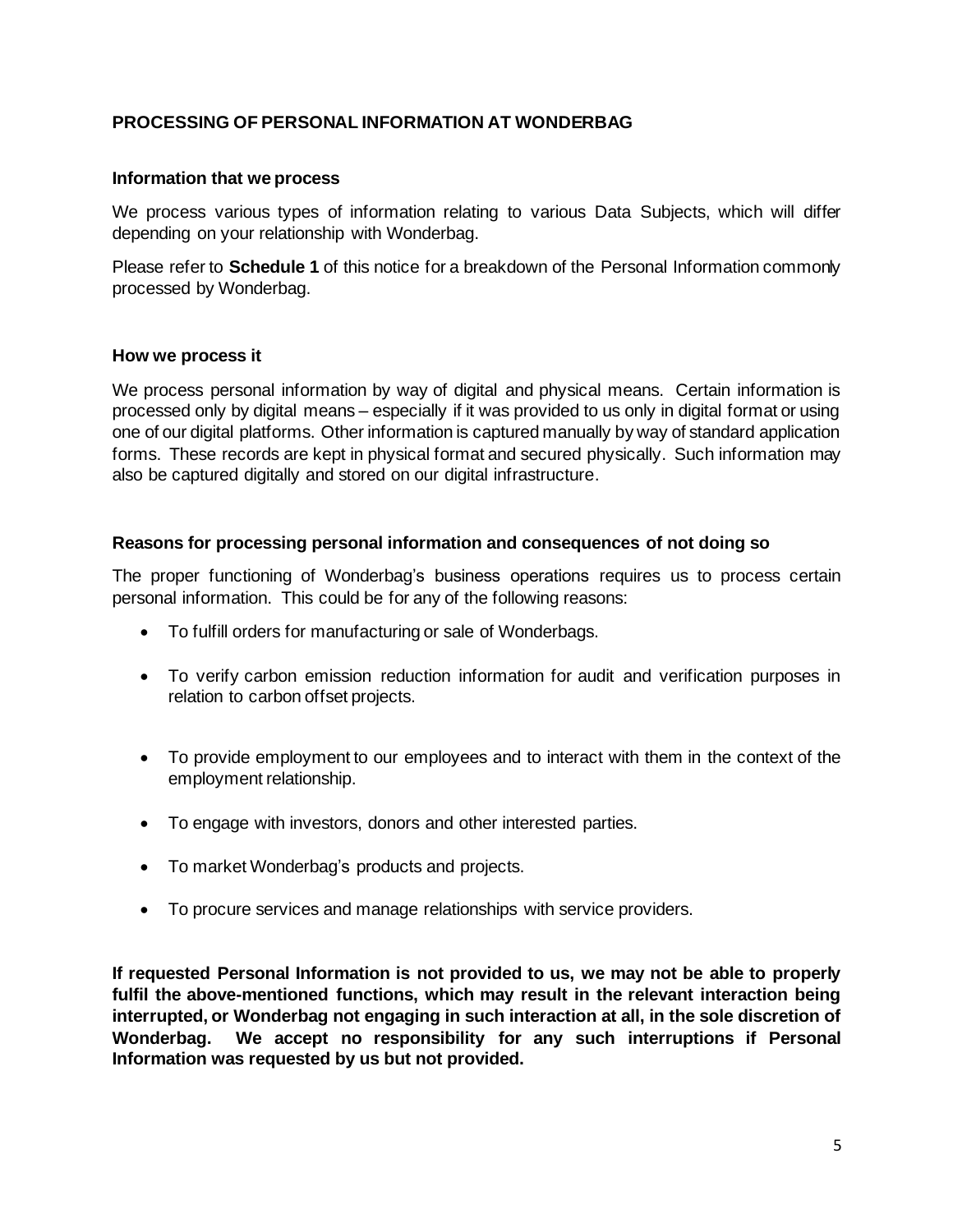# **Where we may obtain your personal information from**

In most cases, we will request your personal information directly from you. However, in some cases we may need to obtain it from third parties. This will be the case if you have authorized us to do so, or where the nature of our interaction with you reasonably requires us to do so. If we process your personal information on behalf of a third party – for example where your spouse has provided us with such information – then we do so on their express authorisation and on the understanding that they have obtained your consent, or that they have the legal authority to provide us with your Personal Information.

We may also be legally required to independently verify some of the information provided to us in terms of applicable anti-terrorism and anti-money laundering legislation (including, but not limited to, the Financial Intelligence Centre Act 38 of 2001, as amended), which may include our accessing government or public directories in order to obtain certain personal information about you.

In some cases, especially if you are an organisation, we may need to obtain personal information relating to third parties (such as your office bearers or employees) from you. You hereby warrant that you have the express and informed consent of such third parties to provide us with any such information and indemnify us against any liability to such third parties, or any other party, as a result of a lack of such authorization.

If you are a parent or legal guardian of a person who is younger than 18, you hereby consent to our processing the Personal Information of your child for the reasons set out above. If you are a person whose parents previously consented to our processing of your Personal Information and you have subsequently turned 18, you hereby confirm that your parents' previous consent remains valid, unless you specifically withdraw your consent.

Where we need to process information classified as "special" personal information for any of the reasons specified above, you hereby consent to our processing of such special personal information.

# **Sharing of your personal information with third parties**

We may need to share your Personal Information with third parties. In general, this is limited to transmitting or storing such information through, or on, electronic communication and storage infrastructure administered by third party service providers, which is subject to reasonable security safeguards. However, depending on the nature of our interaction with you, we may need to share some of your Personal Information with other third parties. For example, in order for carbon credits to be generated from the use of Wonderbags, personal information about the users and their cooking habits need to be shared with carbon consultants, auditors and the relevant carbon credit issuing authority.

# **Information leaving the country**

We may need to transmit your Personal Information to a location outside of the country, where it may be processed by third parties. This may, for example, happen when we are communicating with you while you are not in the country. It may also happen where our backup infrastructure is located in, or administered from another country or where we share personal information with third parties located in another country (mostly relating to carbon credit verification). In such cases, the transmission and processing of such information is subject to the provisions of s72 of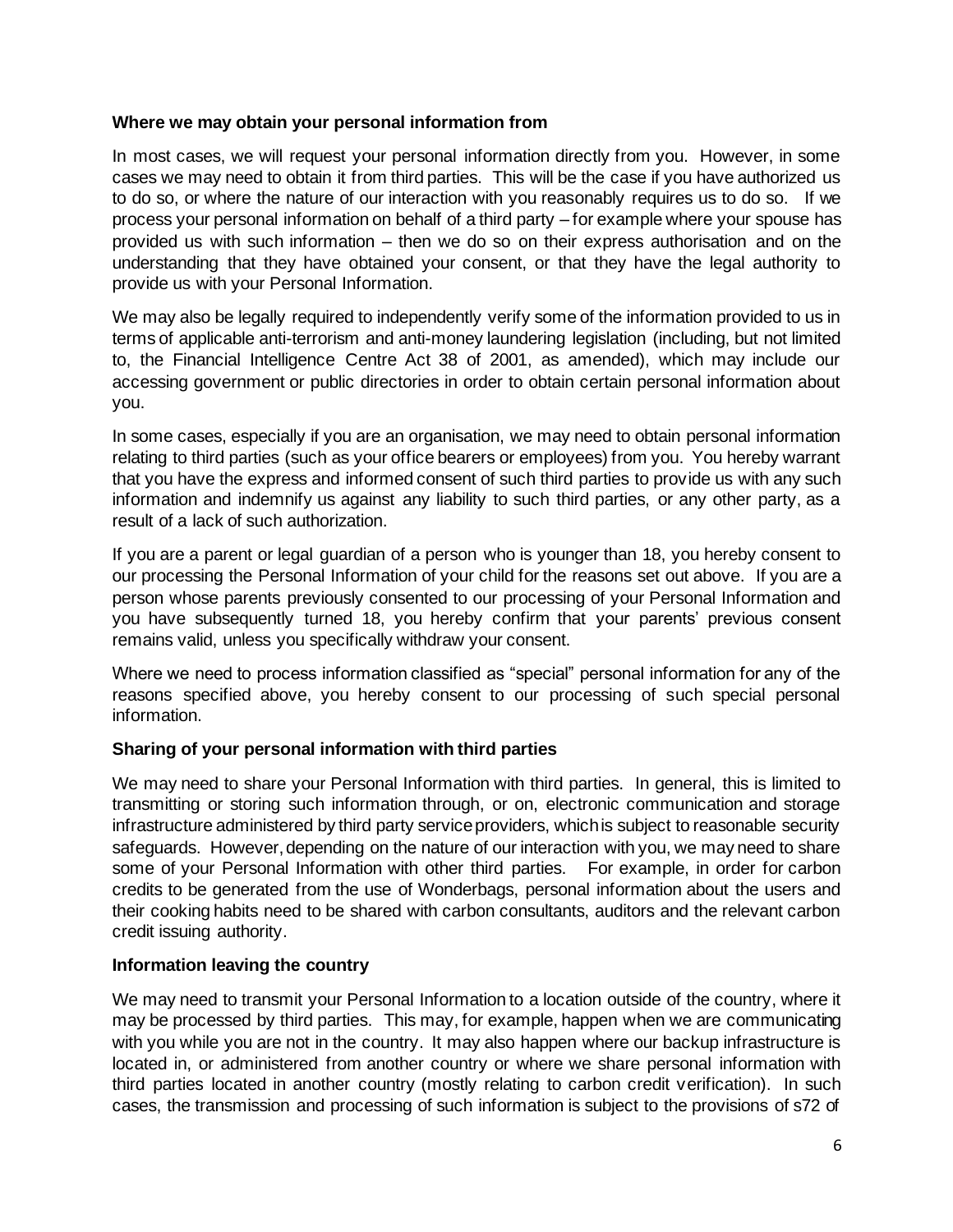POPIA, meaning that the third party to which we may transmit your information will either be subject to laws, or a contract with us, or corporate binding rules, which requires them to employ the same reasonable safeguards in respect of your Personal Information that we are required to comply with in terms of POPIA.

# **Retention of your personal information**

In general, we only retain your personal information for the duration of our interactions with you and for a reasonable period thereafter, in order to facilitate further similar interactions. Please refer to **Schedule 2** of this policy for instances where specific retention periods apply.

Information that we retain for marketing or statistical purposes may be retained indefinitely, provided that you have authorised us to use the information for marketing purposes or, in the case of use for statistical purposes, that the information has been anonymized.

## **Information Security**

As required by s19 of POPIA, the confidentiality and integrity of any Personal Information processed by us is subject to reasonable technical and organisational safeguards to prevent loss, damage, destruction or unauthorised access, having due regard to generally accepted information security practices and procedures. We will notify you, and the Information Regulator, should we suspect that a data breach has occurred.

**We are not liable to you, or any other person, for any harm, loss, damage, destruction or unauthorized access that may occur despite our implementation of such reasonable safeguards.**

## **Your rights**

In terms of sections 23 and 24 of POPIA, you have the right to access, and to request us to correct, any personal information retained by us, subject to the provisions of those sections. Please refer to **Wonderbag's PAIA manual**, for more information on the process to follow in this regard.

You furthermore have the right, in terms of section 11(3) of POPIA, to object to our holding of your personal information. Please refer to **Wonderbag's PAIA manual**, for more information on the process to follow in this regard.

Should you wish to lodge a complaint, you may contact the office of the Information Regulator, whose contact details appear above.

## **CONTACT INFORMATION**

## **Information Officer**

Wonderbag has appointed an Information Officer and a number of Deputy Information Officers in terms of s56 of POPIA, read with s17 of PAIA. The Information Officer should be the first point of contact for any queries regarding this framework or any of the policies contained herein. The Information Officer's details are as follows: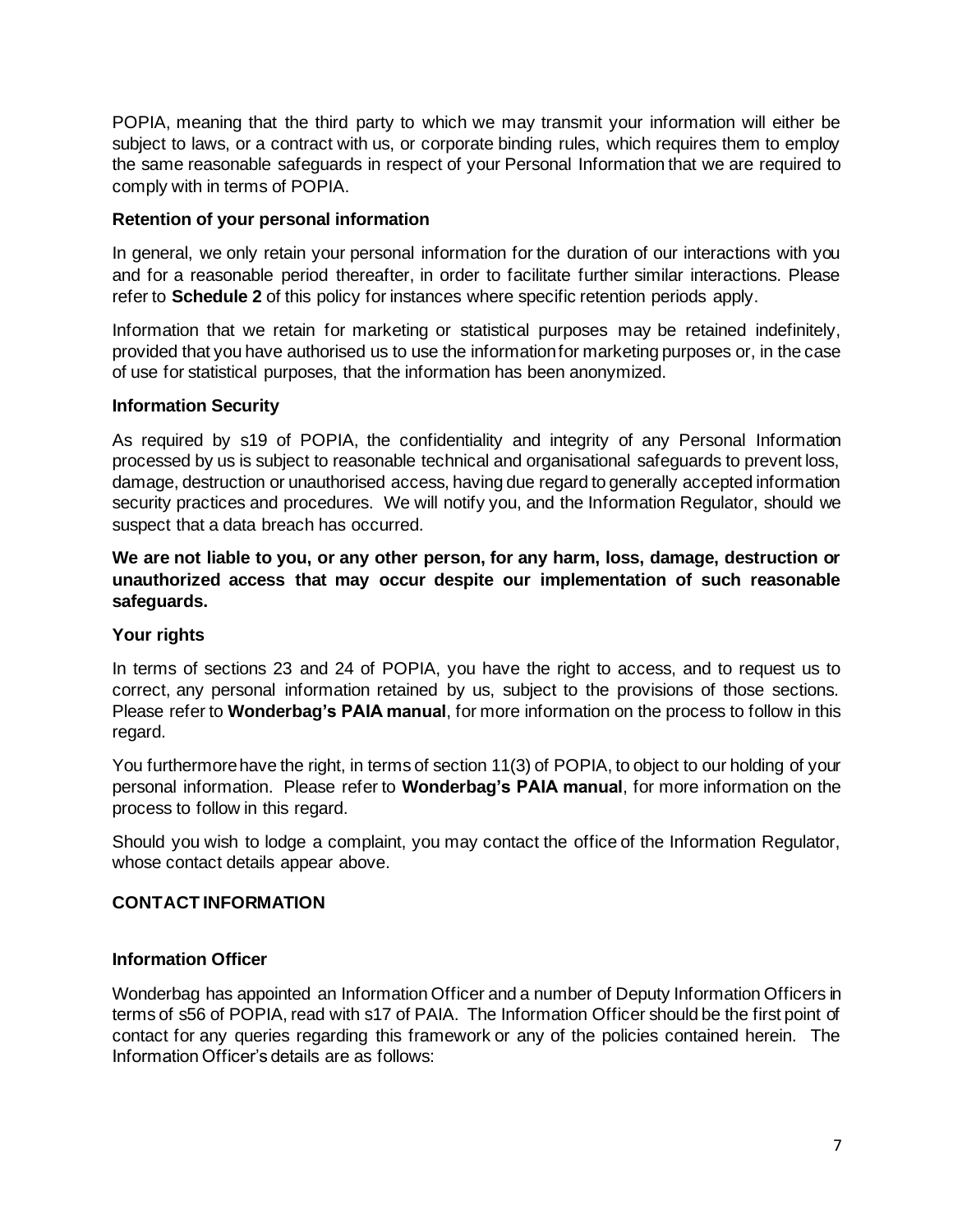# **Alice Kramer**

Email: alice@wonderbagworld.com

# **The Information Regulator**

The Information Regulator's office may be contacted for any queries regarding POPIA in general, or to lodge formal documentation. According to the Information Regulator's website, their contact details are as follows (this may change and you are advised to find their most up to date details on their website at www.justice.gov.za/inforeg/):

Information Regulator

JD House

27 Stiemens Street

Braamfontein, Johannesburg 2001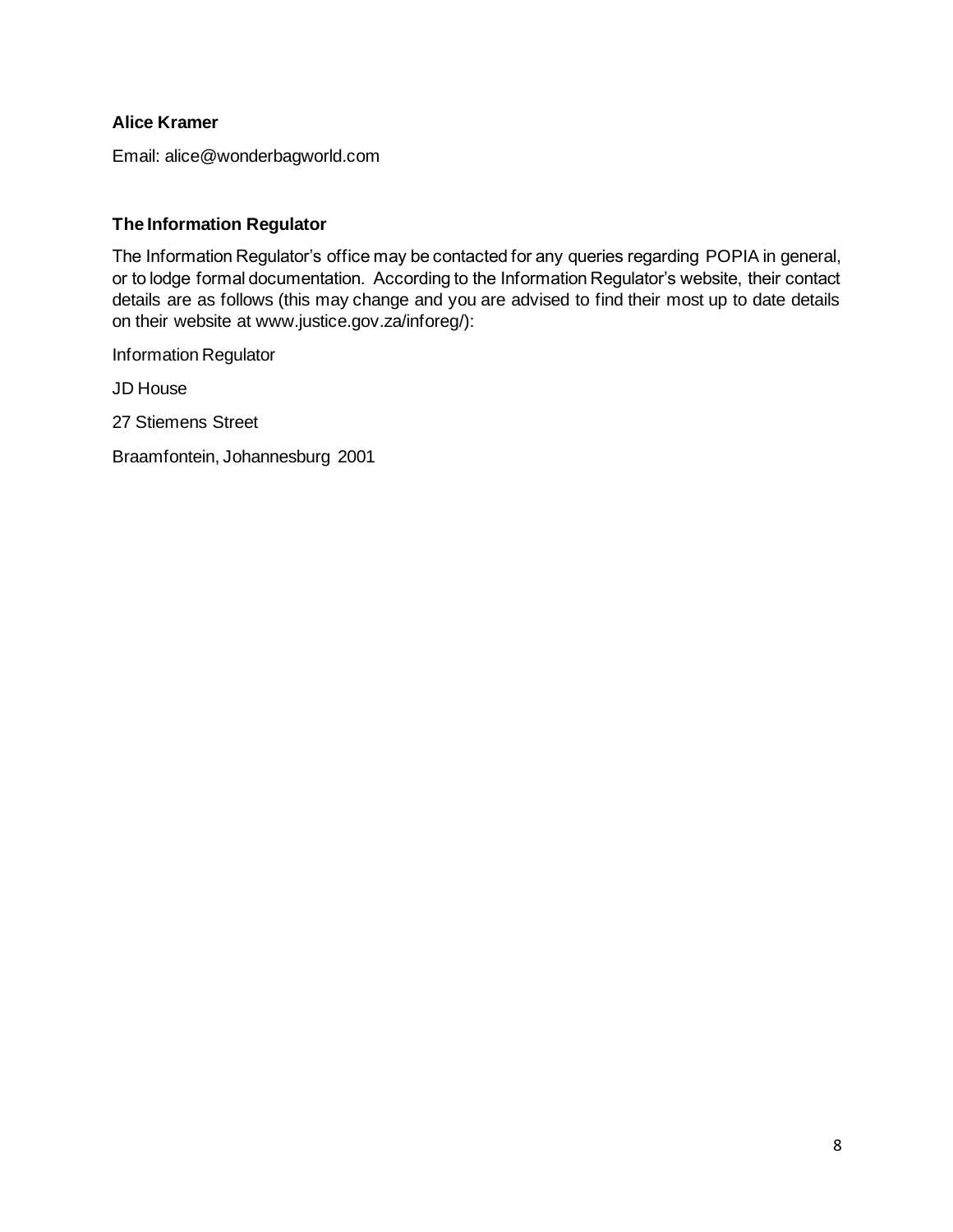# **SCHEDULE 1 – TYPES OF PERSONAL INFORMATION PROCESSED BY WONDERBAG**

| Information type                                                                               | Why we process it                                                                                                                                                                      |
|------------------------------------------------------------------------------------------------|----------------------------------------------------------------------------------------------------------------------------------------------------------------------------------------|
| Identifying and age information, e.g. name,<br>surname, ID number                              | To identify the data subjects that we interact<br>with or, in some cases, to contact persons<br>related to them (such as next of kin) in the<br>case of an emergency.                  |
| Contact information, e.g. telephone numbers,<br>email addresses, etc.                          | To contact the data subject (or in some cases<br>their next of kin), if necessary;                                                                                                     |
| <b>Behavioral</b><br>information<br>information<br>and<br>relating to families                 | To perform carbon verifications;                                                                                                                                                       |
| Information relating to gender, nationality and<br>ethnicity of employees                      | To report legally required statistics to the<br>Department of Labour.                                                                                                                  |
| Financial<br>information<br>relating<br>to<br>our<br>employees, customers or service providers | To provide employment-related benefits or<br>remuneration to our employees; or to screen<br>potential employees; or to invoice customers<br>for products; or to pay service providers. |
| Criminal history of potential employees                                                        | To screen potential employees before hiring<br>them.                                                                                                                                   |
| Images video footage and audio clips                                                           | To secure our premises; to provide content-<br>rich marketing material of our products and<br>projects.                                                                                |
| Location and preferences                                                                       | To customize marketing content offerings or<br>user experience based on website and app<br>users' browsing and use preferences.                                                        |